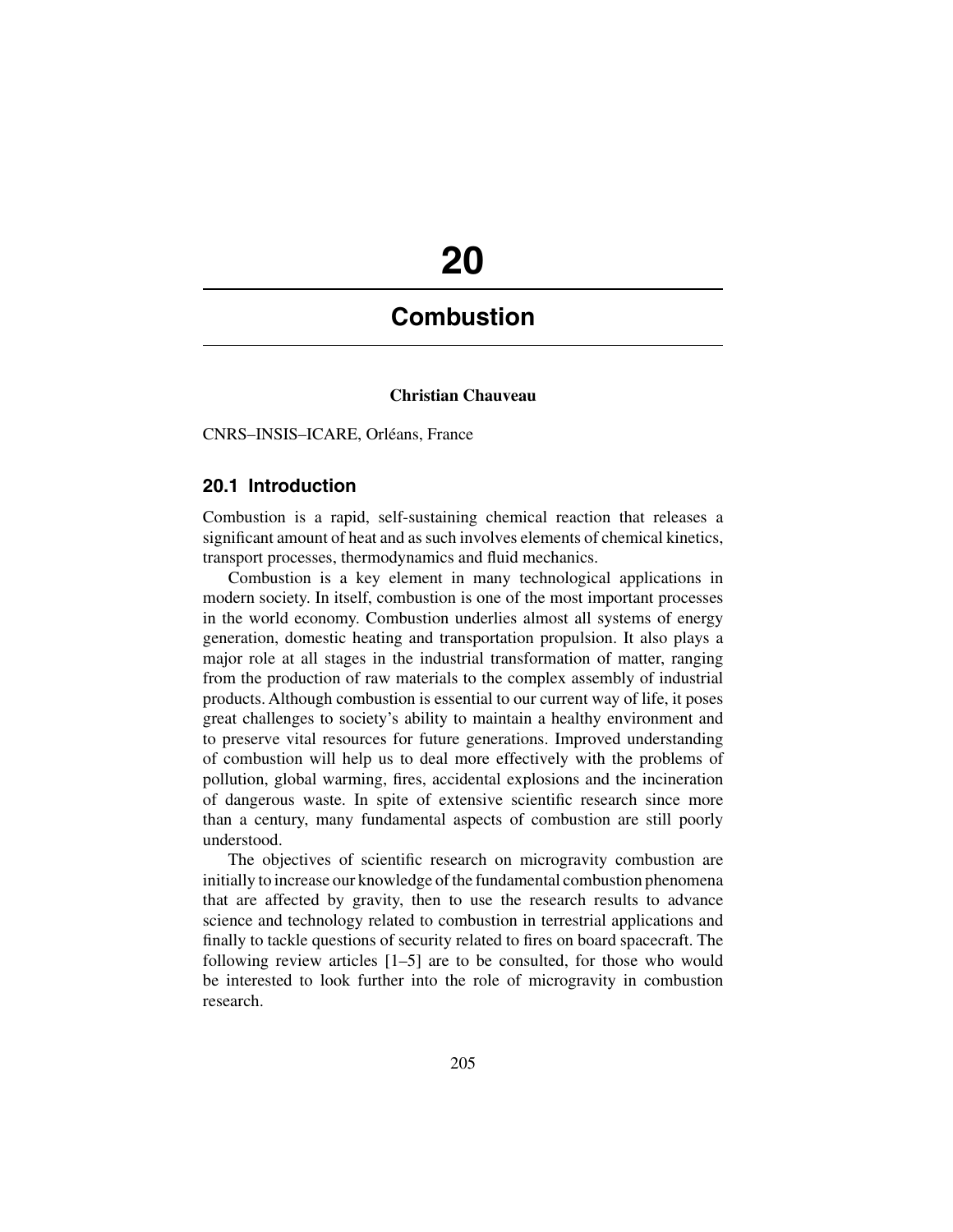206 *Combustion*

#### **20.2 Why Combustion Is Affected by Gravity?**

Microgravity combustion scientists undertake experiments both in groundbased microgravity facilities and in orbiting laboratories and study how flames behave under microgravity conditions.

Microgravity research allows the conduct of new experiments in which buoyancy-induced flows and sedimentation are virtually eliminated. Combustion usually involves large temperature increases resulting in a consequent reduction in density, ranging from a factor of two to ten depending on the situation. As a result of this density change, the combustion processes in normal gravity are usually strongly influenced by natural convection. The rise of hot gas creates a buoyancy-induced flow favoring gas mixing from the fuel, oxidizer and combustion products. Under conditions of reduced gravity, natural convection is cancelled (or greatly reduced), and therefore the characteristics of combustion processes can be profoundly altered.

The reduction of buoyancy-induced flows has several features that are particularly useful for fundamental and applied scientific research on combustion. By eliminating the effects of natural convection, a quiescent environment is created, conducive to more symmetrical results. This facilitates comparisons with numerical modeling results and with theories. Furthermore, the elimination or drastic reduction of buoyancy-induced flows can reveal and highlight weaker forces and flows that are normally masked, such as electrostatics, thermocapillarity and diffusion. Lastly, the elimination of disturbances caused by buoyancy forces can increase the duration of experiments, thus allowing the examination of the phenomena over larger time scales.

For purposes of simplification, the numerical models developed in combustion research often assumed that the mixture of the initial components is homogeneous. Sedimentation affects combustion experiments involving drops or particles, since the components with the highest density will be driven down into the gas or liquid, and hence their movement relative to other particles creates an asymmetric flow around the falling particle. The presence of these concentration gradients in the mixture before combustion complicates the interpretation of experimental results. In normal gravity conditions, experimenters must implement devices to stabilize and homogenize dispersed media, for example, supports, levitators or stirring devices. In microgravity, gravitational settling is nearly eliminated, allowing the stabilization of free droplets, particles, bubbles, fog and droplet networks for fundamental studies on ignition and combustion in heterogeneous media.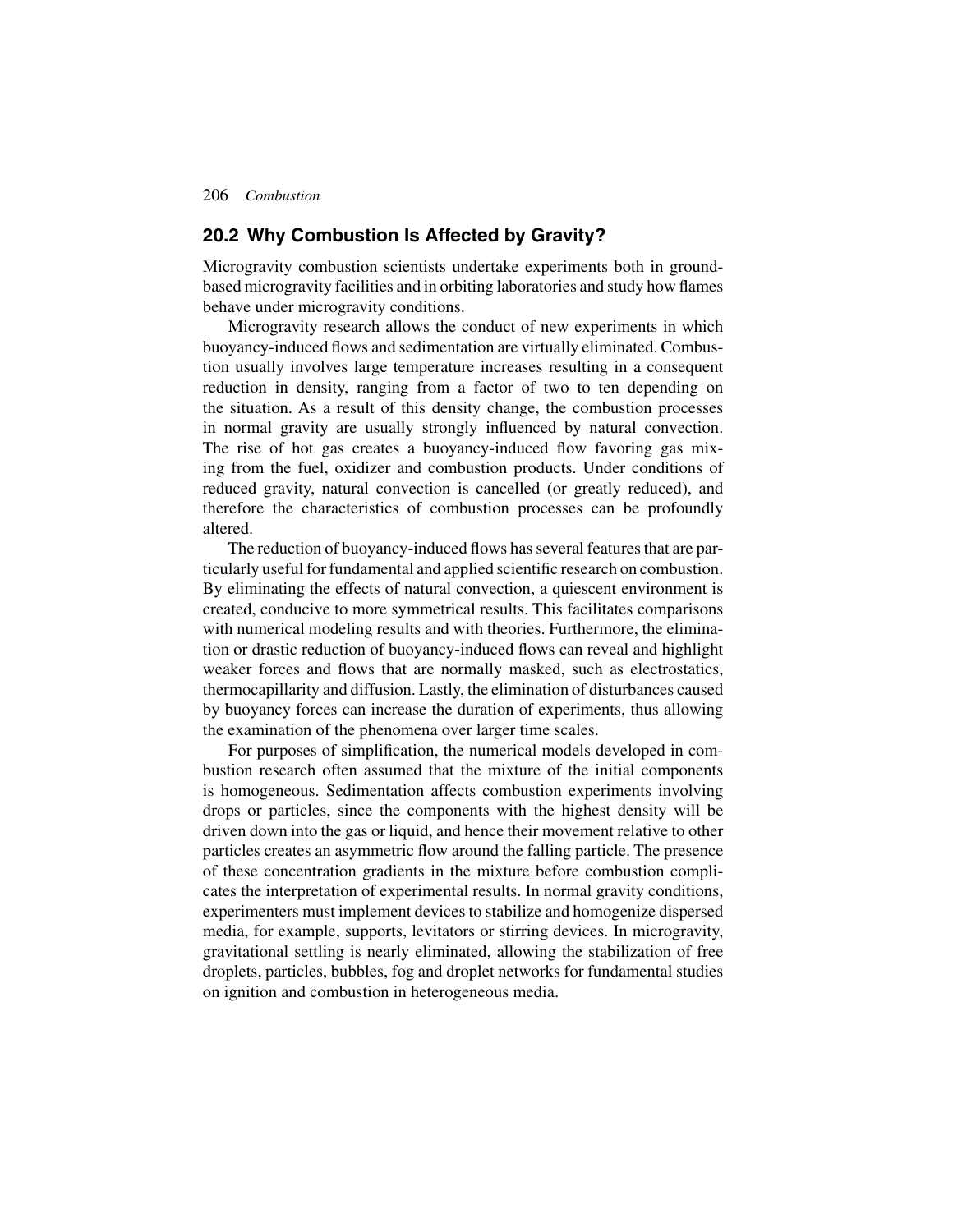To date, scientific research in combustion has shown major differences in the structure of different flames burning either in microgravity or under normal gravity. Besides the practical implications of these results in terms of combustion efficiency, pollutant control and flammability, these studies have established that a better understanding of the sub-mechanisms involved in the overall combustion process is possible by comparing the results obtained in microgravity with those obtained in normal gravity.

### **20.3 Reduced Gravity Environment for Combustion Studies**

While microgravity is the operational environment related to Earth-orbiting space laboratories, it is important to note that "ground-based facilities" allowing gravity reduction also serve the scientific community and enable relevant combustion studies to be carried out. Experiments conducted in suborbital sounding rockets, during the parabolic trajectory of an aircraft laboratory, and free-fall drop towers, significantly complement the limited testing opportunities available aboard the International Space Station. In fact, the contributions of research conducted in these so-called groundbased microgravity facilities have been essential to the acknowledged success of microgravity combustion research. These helpful facilities allow us to consider microgravity as a tool for combustion research, in the same way as an experimenter can vary pressure or temperature; microgravity can also act on the gravitational acceleration parameter. Additional contributions of high value to microgravity combustion research come from "normal-gravity" reference ground tests and from analytical modeling.

Some results can be cited here to illustrate how so many combustion processes are affected by gravity. As an example of spectacular results, stationary premixed spherical flames (i.e., flame balls), whose existence was predicted by theory but had never been confirmed by any experiments in normal gravity, were observed uniquely in microgravity [6]. Recently, flame extinguishment experiment conducted on droplet combustion has demonstrated radiative and diffusive extinction, combustion instabilities, lower flammability limits and unexplained vaporization after visible flame extinction. This behavior ever brought back before leads to the possible existence of cool-flame chemistry [7]. The inhibition of flame spreading along both solid and liquid surfaces is of primary importance in fire safety. Experimental studies have revealed major differences between normal and reduced gravity conditions, concerning the ignition and flame spreading characteristics of solid and liquid fuels.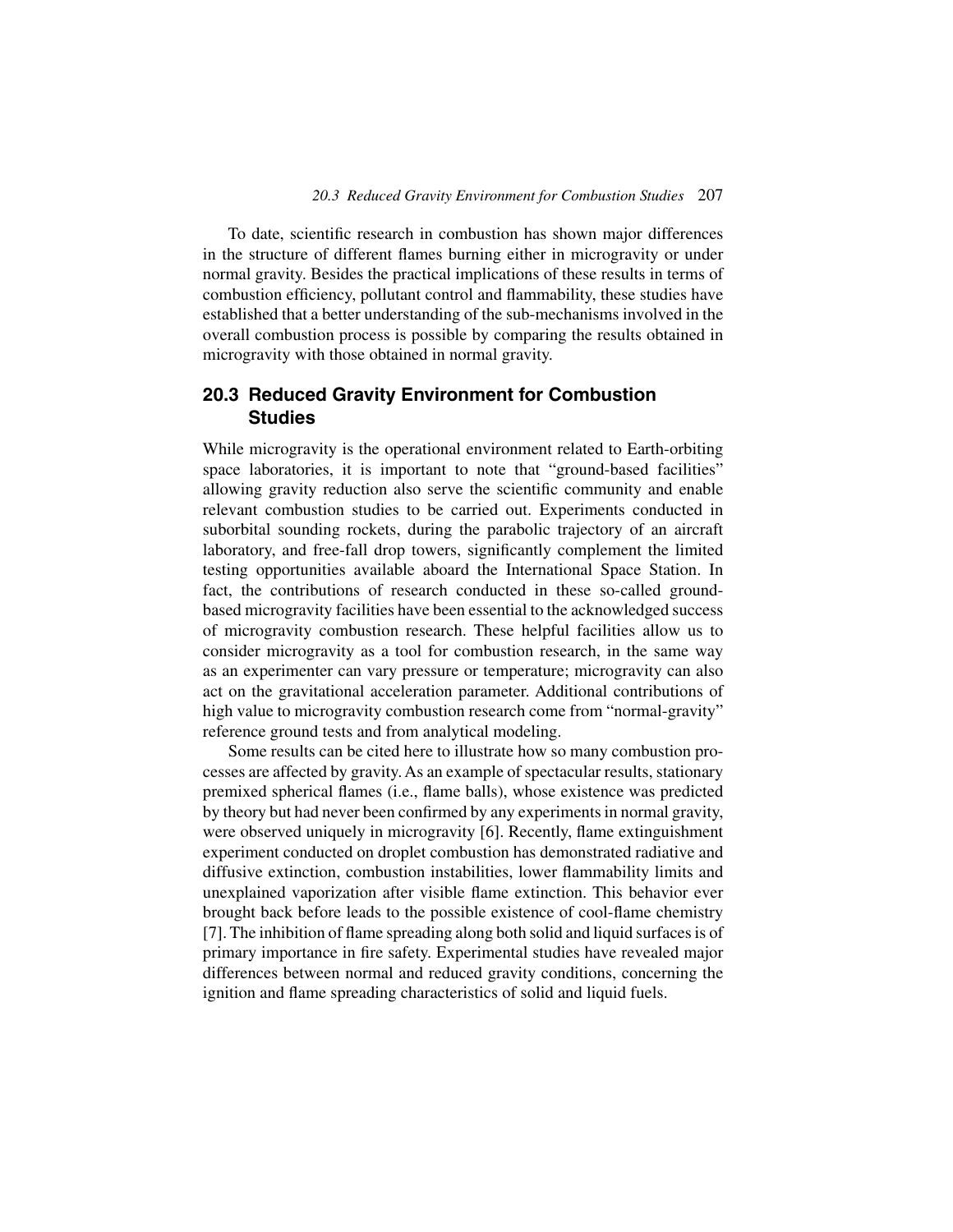#### 208 *Combustion*

While most microgravity combustion experiments have been conducted in dedicated and unique experimental apparatus, the recent commissioning of the Combustion Integrated Rack (CIR) in the FCF experimental rack (Fluid Combustion Facility) aboard the ISS should enable more investigators to have access to this microgravity environment [8].

#### **20.4 Conclusions**

Compared to experimental combustion studies in laboratories, the number of microgravity experiments is small. Nevertheless, important discoveries have already emerged from microgravity combustion investigations. The numerous facilities existing now, both "ground-based" microgravity facilities and on board the ISS, made available to the scientific community by space agencies, suggest that new microgravity combustion experiments will significantly advance fundamental understanding in combustion science. It is hoped that this will help to maintain a healthy environment and preserve vital resources for future generations.

#### **References**

- [1] Law, C.K., and G.M. Faeth. "Opportunities and Challenges of Combustion in Microgravity." *Progress in Energy and Combustion Science* 20, no. 1 (1994): 65–113.
- [2] Williams, F.A., "Combustion Processes Under Microgravity Conditions." In *Materials and Fluids Under Low Gravity*, *Lectures Notes in Physics*, edited by L. Ratke, H. Walter, and B. Feuerbacher, pp. 387–400, Berlin: Springer, 1995.
- [3] Microgravity Combustion Science: 1995 Program Update, Technical Memorandum NASA/TM-106858, 1995.
- [4] Ronney, P.D. "Understanding Combustion Processes Through Microgravity Research." *Symposium (International) on Combustion* 27, no. 2 (1998): 2485–2506.
- [5] Friedman, R., S.A. Gokoglu, and D.L. Urban. Microgravity combustion research: 1999 Program and results, Vol. NASA/TM-1999-209198, NASA, Glenn Research Center, Cleveland, Ohio, 1999.
- [6] Ronney, P.D., M.S. Wu, H.G. Pearlman, and K.J. Weiland. "Experimental Study of Flame Balls in Space: Preliminary Results from STS-83." *Aiaa Journal* 36, no. 8 (1998): 1361–1368.